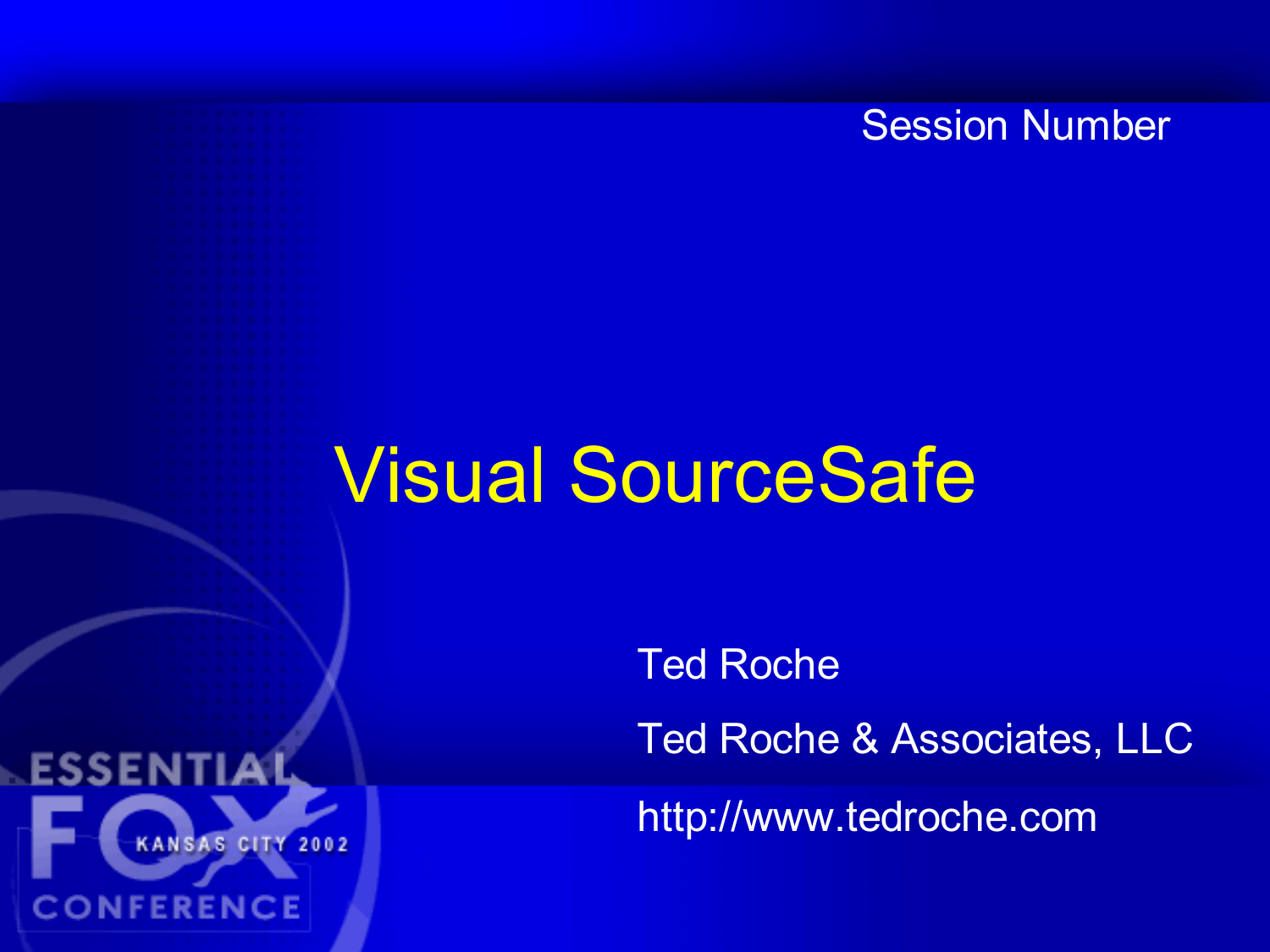

Microsoft<sup>•</sup> Certified **Professional Systems Engineer-Solution Developer** 

ESSEN KANSAS CITY 2002 **CONFERENCE** 

# Who Am I?

- President of TR&A, LLC Consulting
- Microsoft Certified Solution Developer, Microsoft Certified Systems Engineer
- Co-Author of Hacker's Guide to VFP 6
- Author of Essential SourceSafe
- Microsoft Support MVP

**Essential SourceSafe** 



**Visual FoxPro<sup>®</sup> 6.0** 



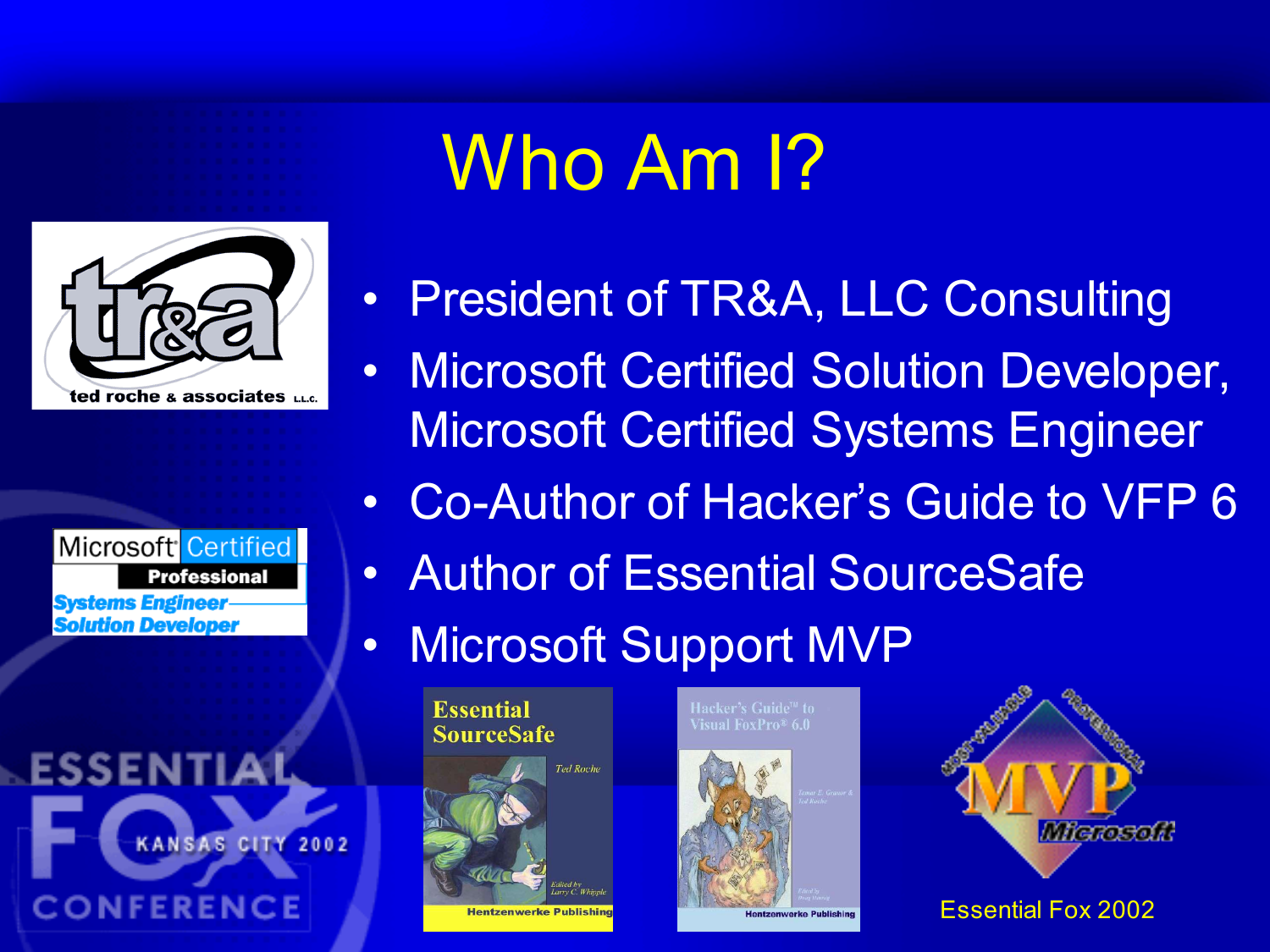## **Outline** • Installation • Configuration – Limitations of Integrated SCC • Maintenance – Preventative **Repair** ESSEN KANSAS CITY 2002 **CONFERENCE**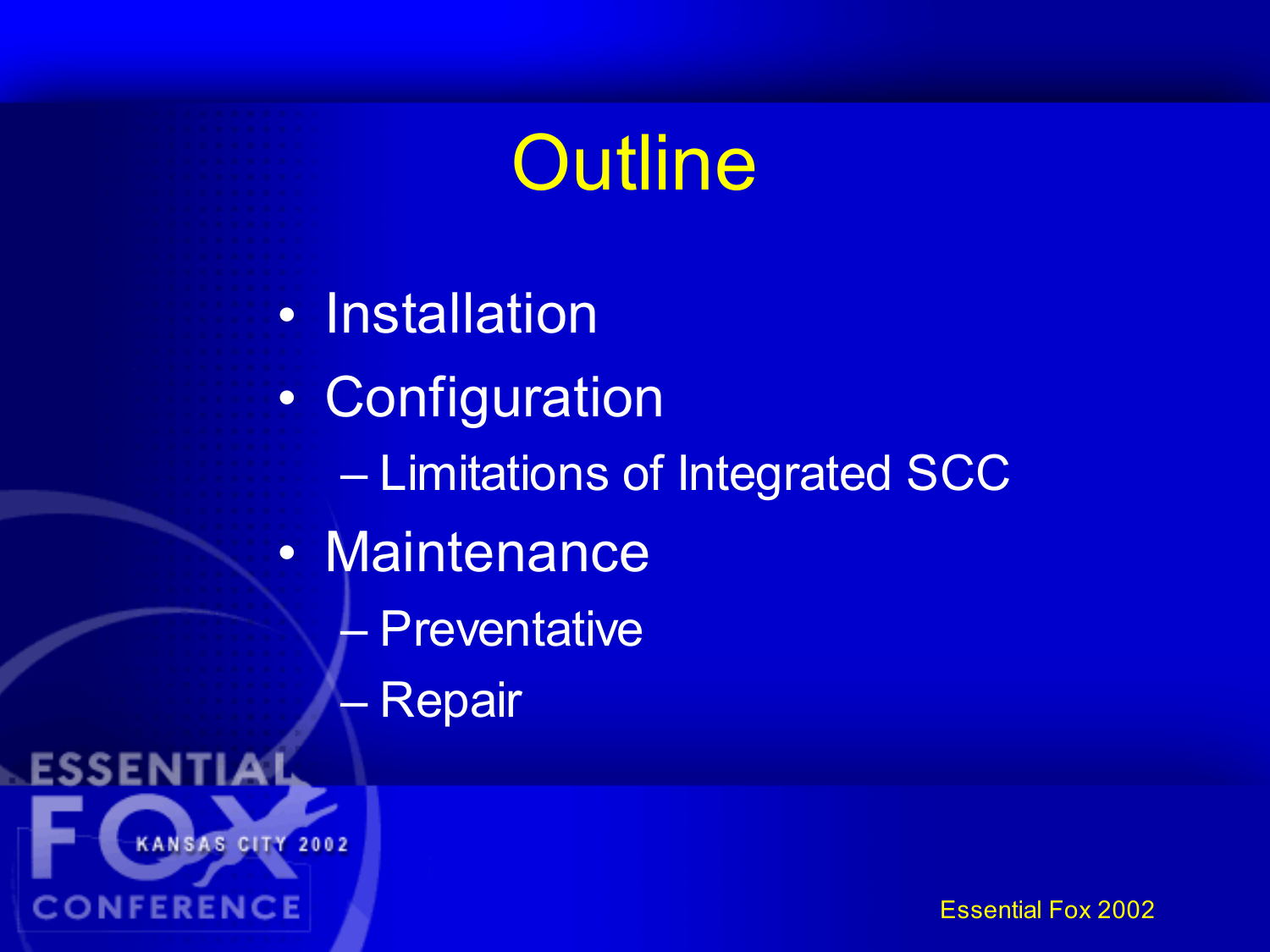## **Installation**

• Run Server Install once – Place on Network Share • Run Client Install on each PC • Then, run SP on each PC

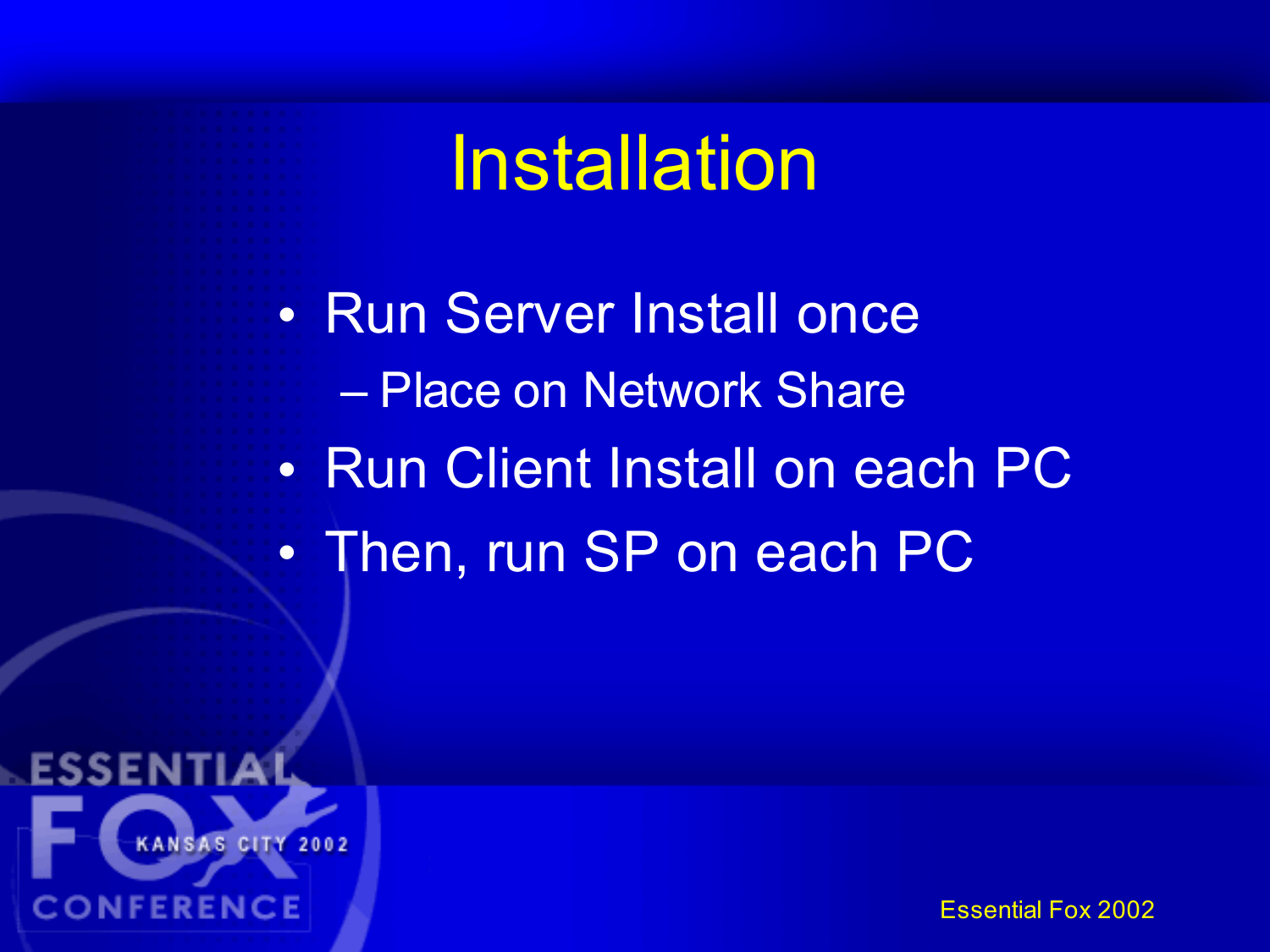# **Configuration**

• For Integrated SCC, multiple checkouts • Project Security

• For each language, Tools/Options

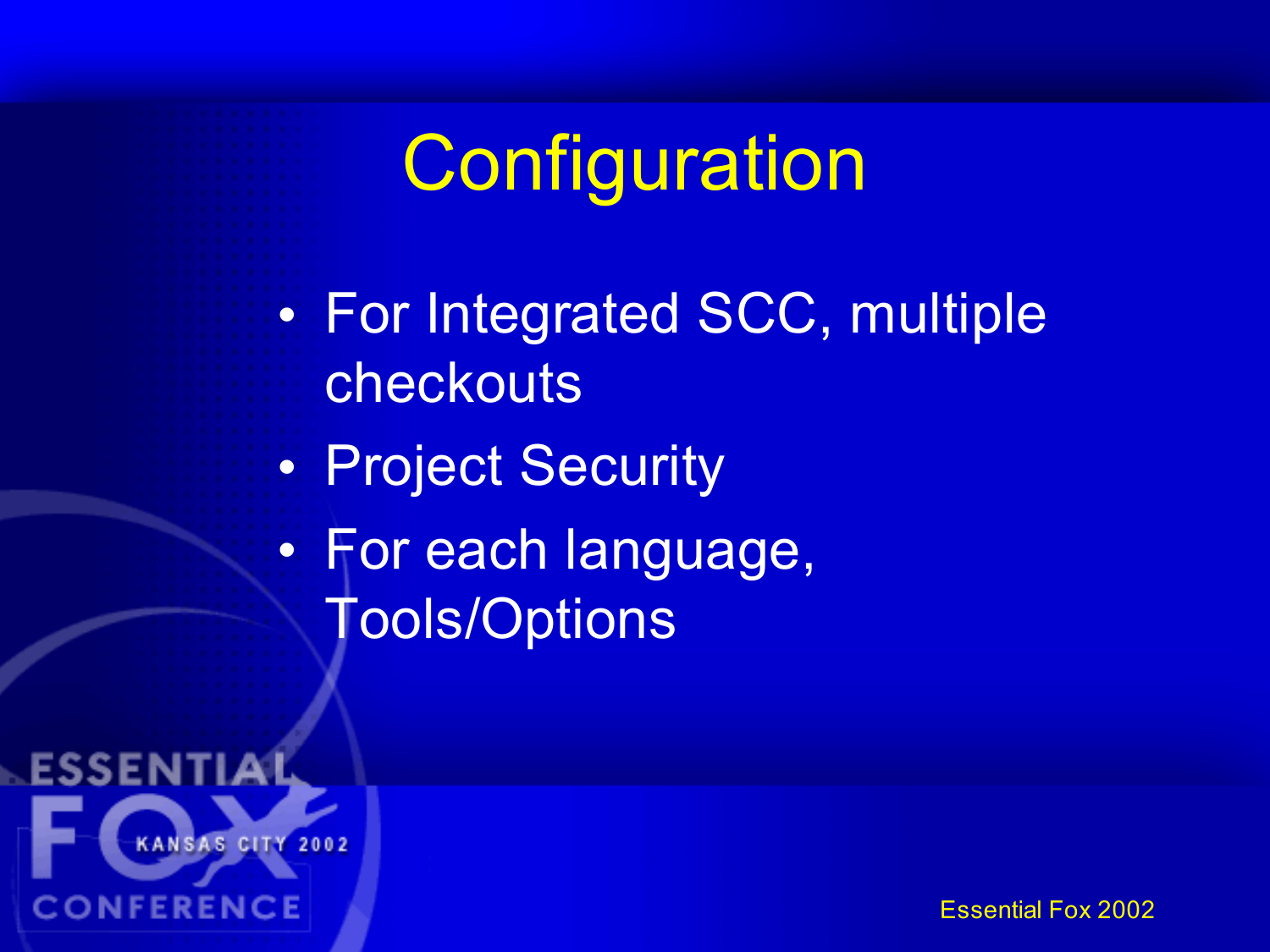# Limitations of Integrated SCC

• Project must be in tree structure • All PCs must be configured • PJM files get "confused" • Low-bandwidth connections slow

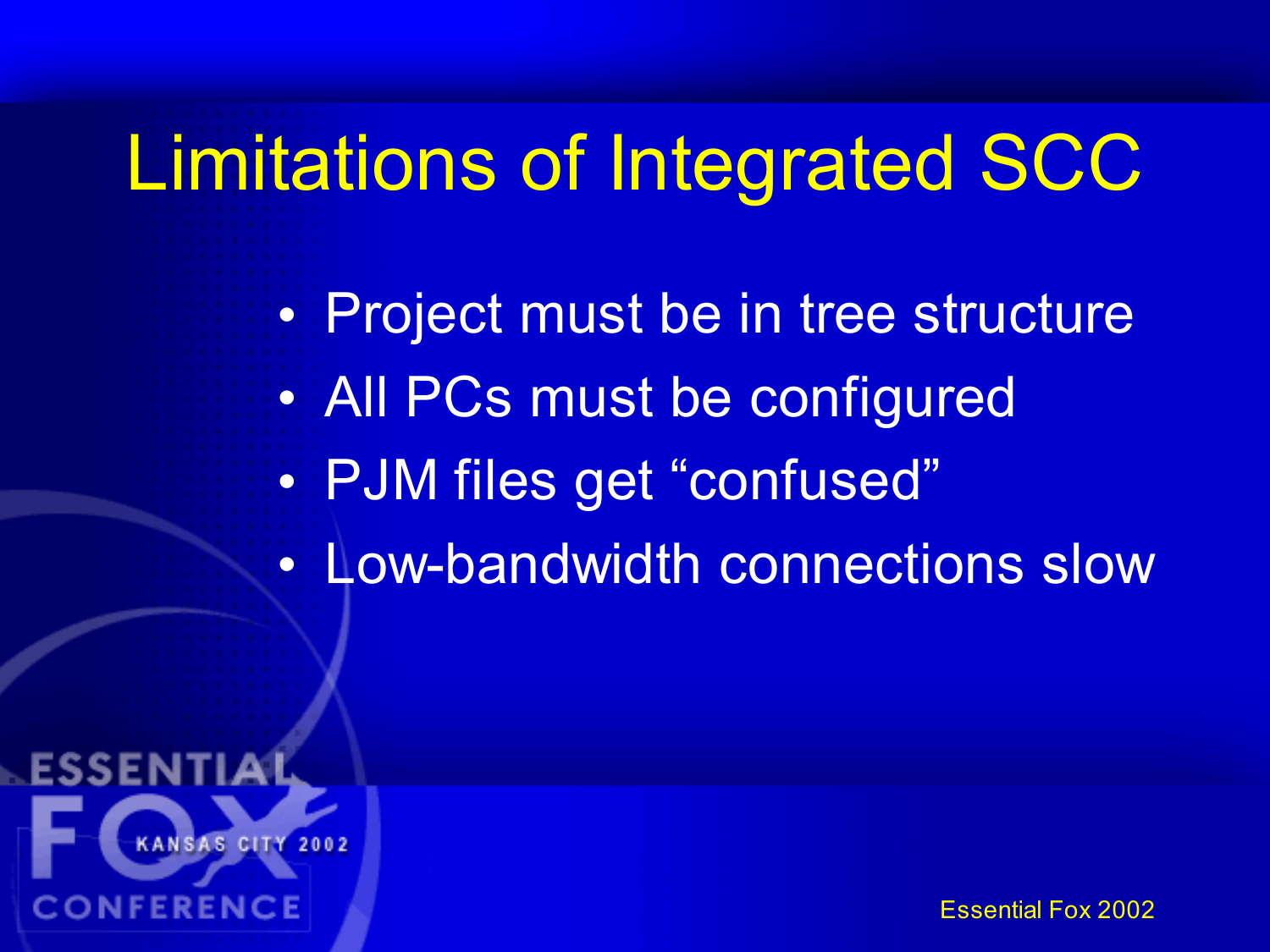# How many developers?

• Integrated SCC for 1 to *n* users • Some people say  $n$  <= 2 • Network configuration • Try out *SourceOffSite*

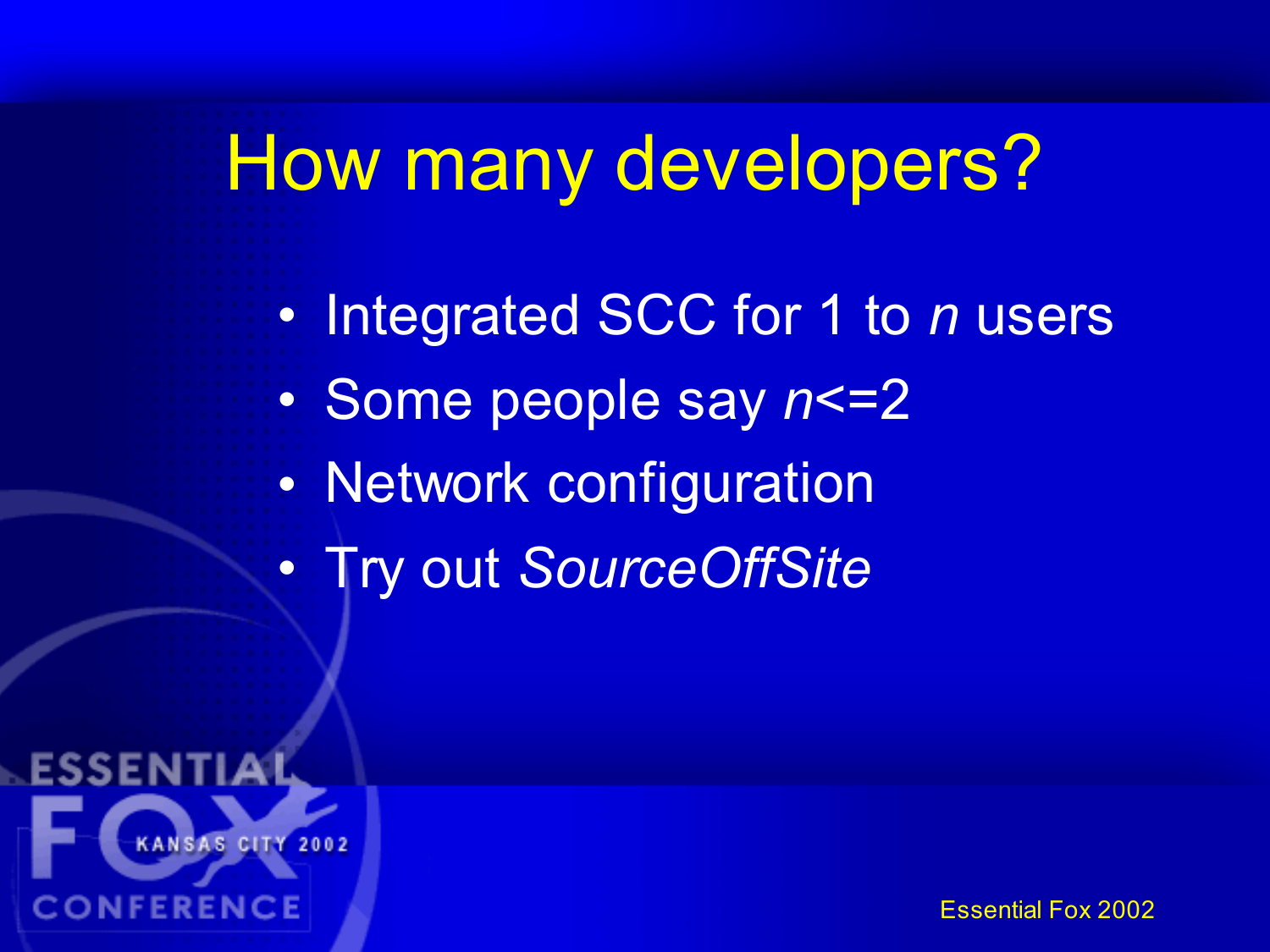### **Maintenance**

• Structure of PJM file • Physical File List • Regular ANALYZE testing

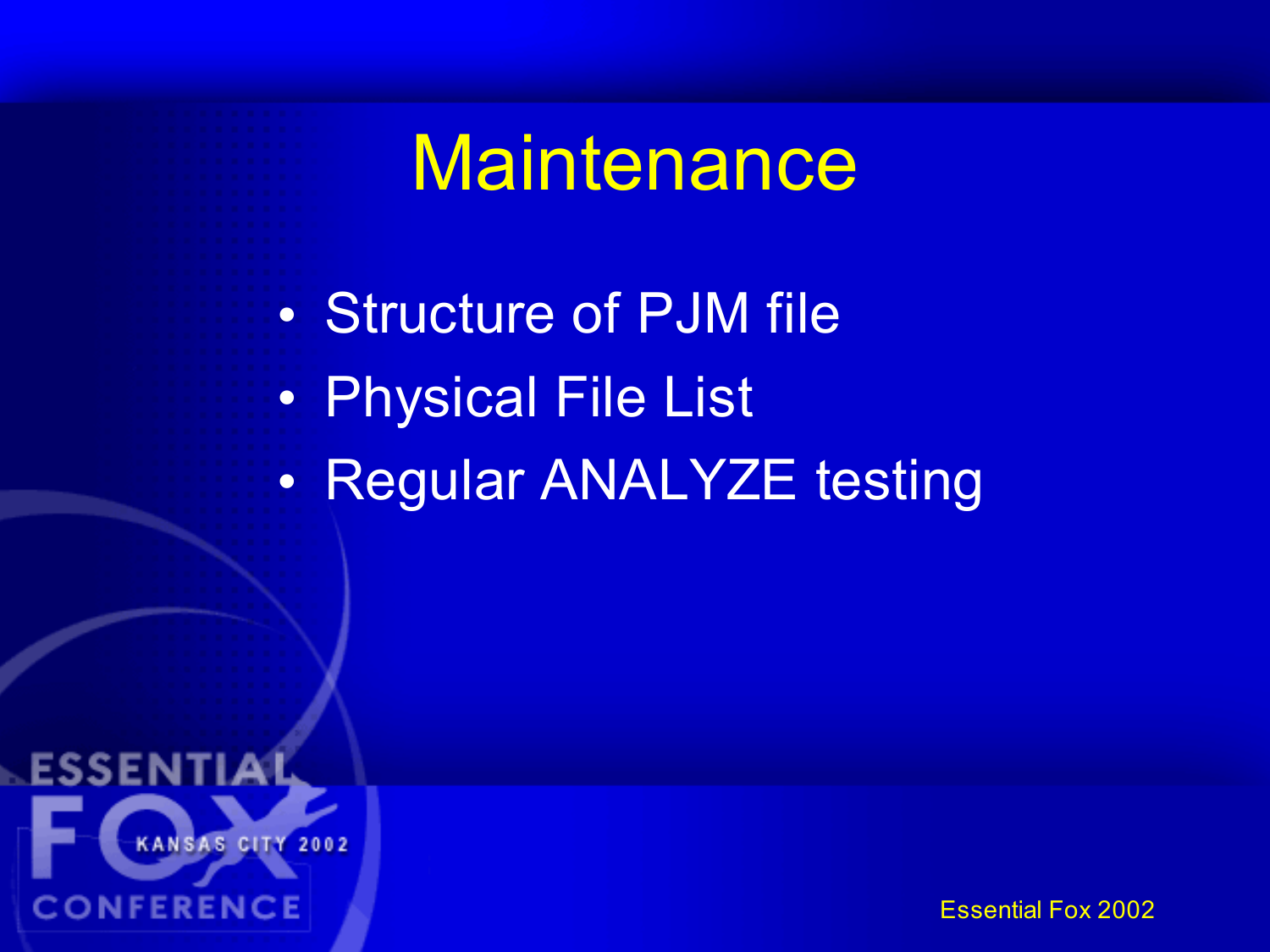# Disaster Recovery

#### • Make backups!

- Run analyze and repair database regularly. Then analyze again.
- Most recent source is always in . A or .B files
- With Physical Files Lists, all can be recovered.



**ONFERENCE**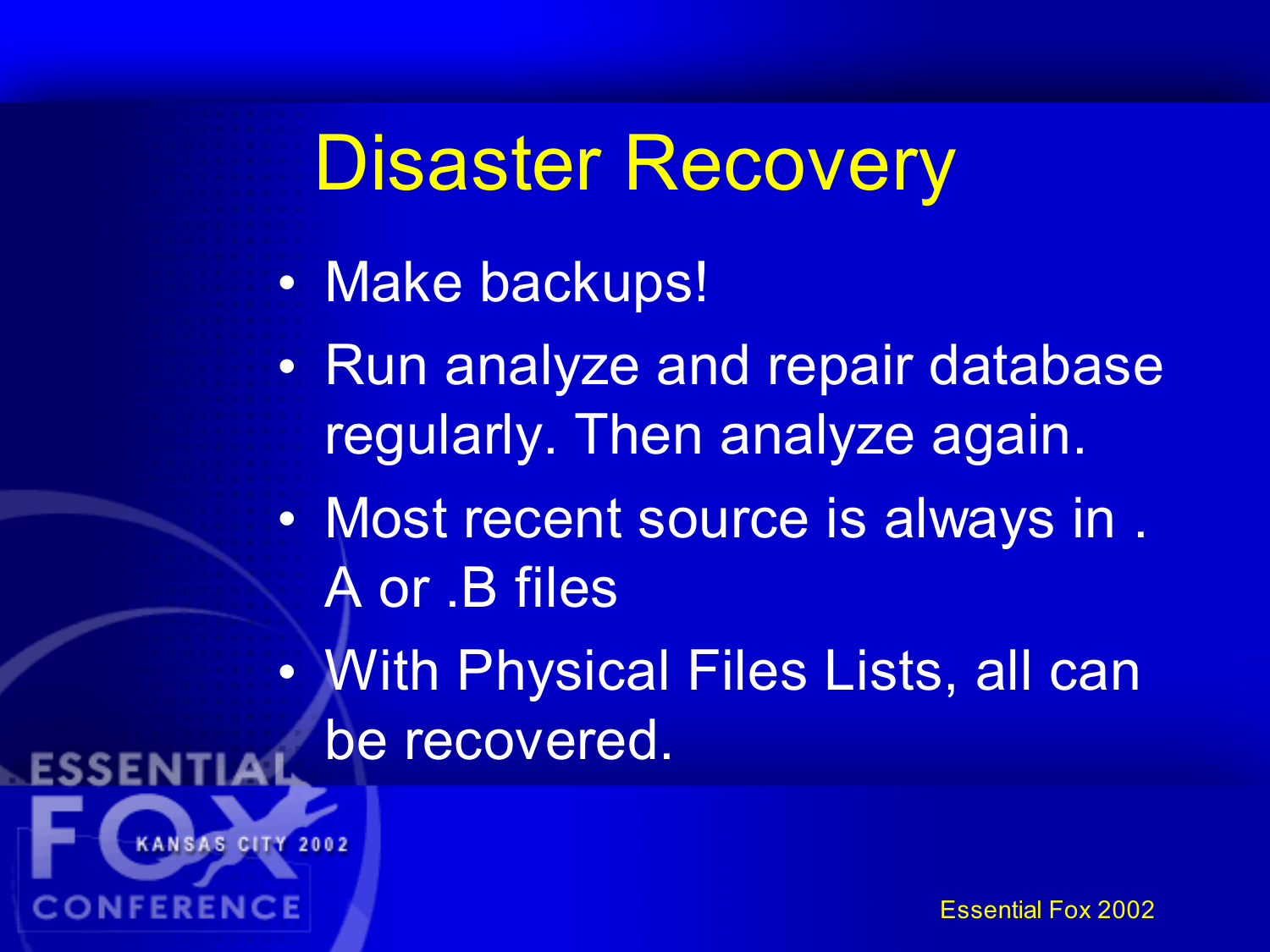## **Summary**

• Configure carefully • Maintain regularly • Have backups ready

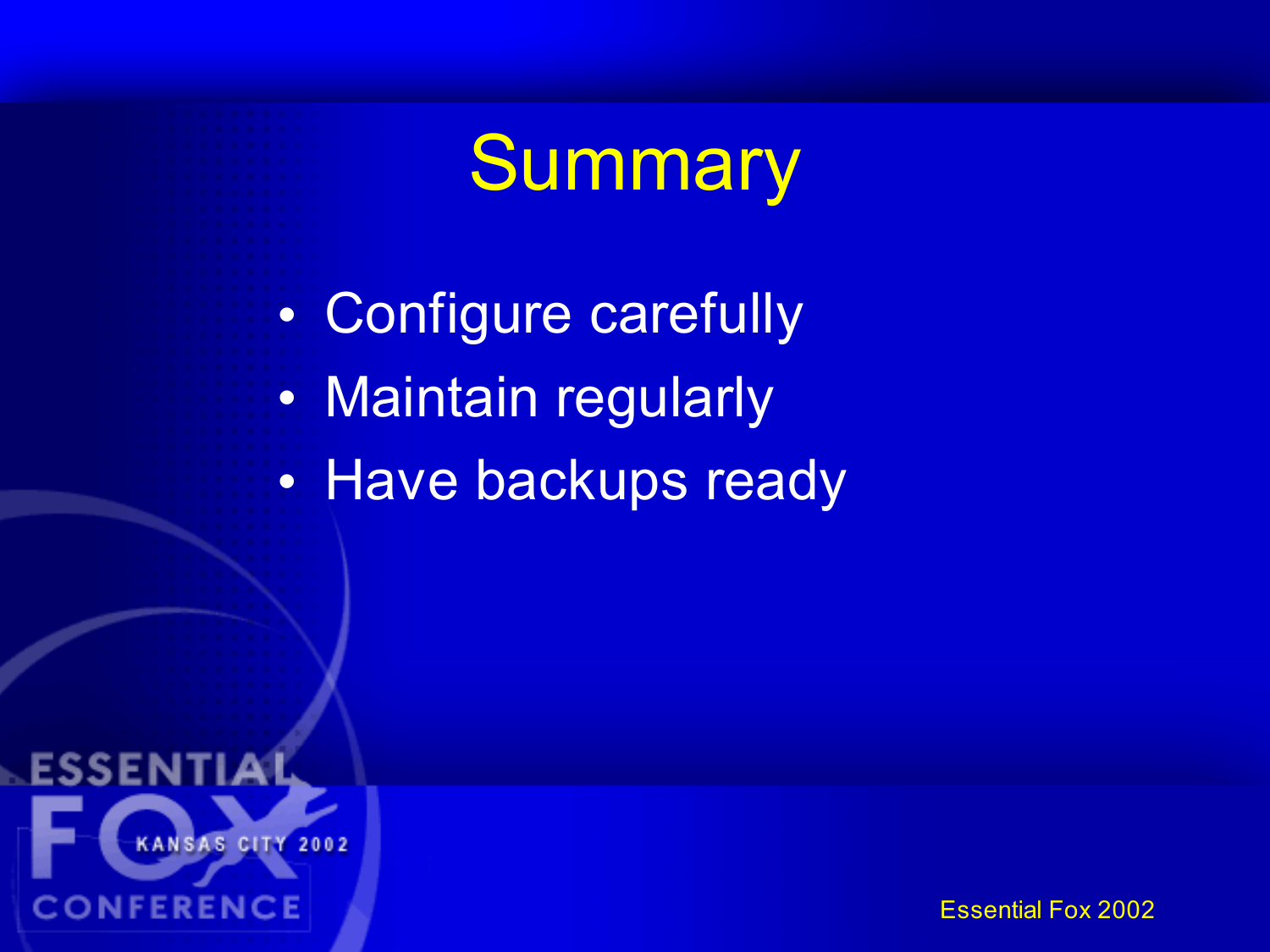Essential Fox Web Update

#### www.essentialfox.com

This session will/will not have web updates.